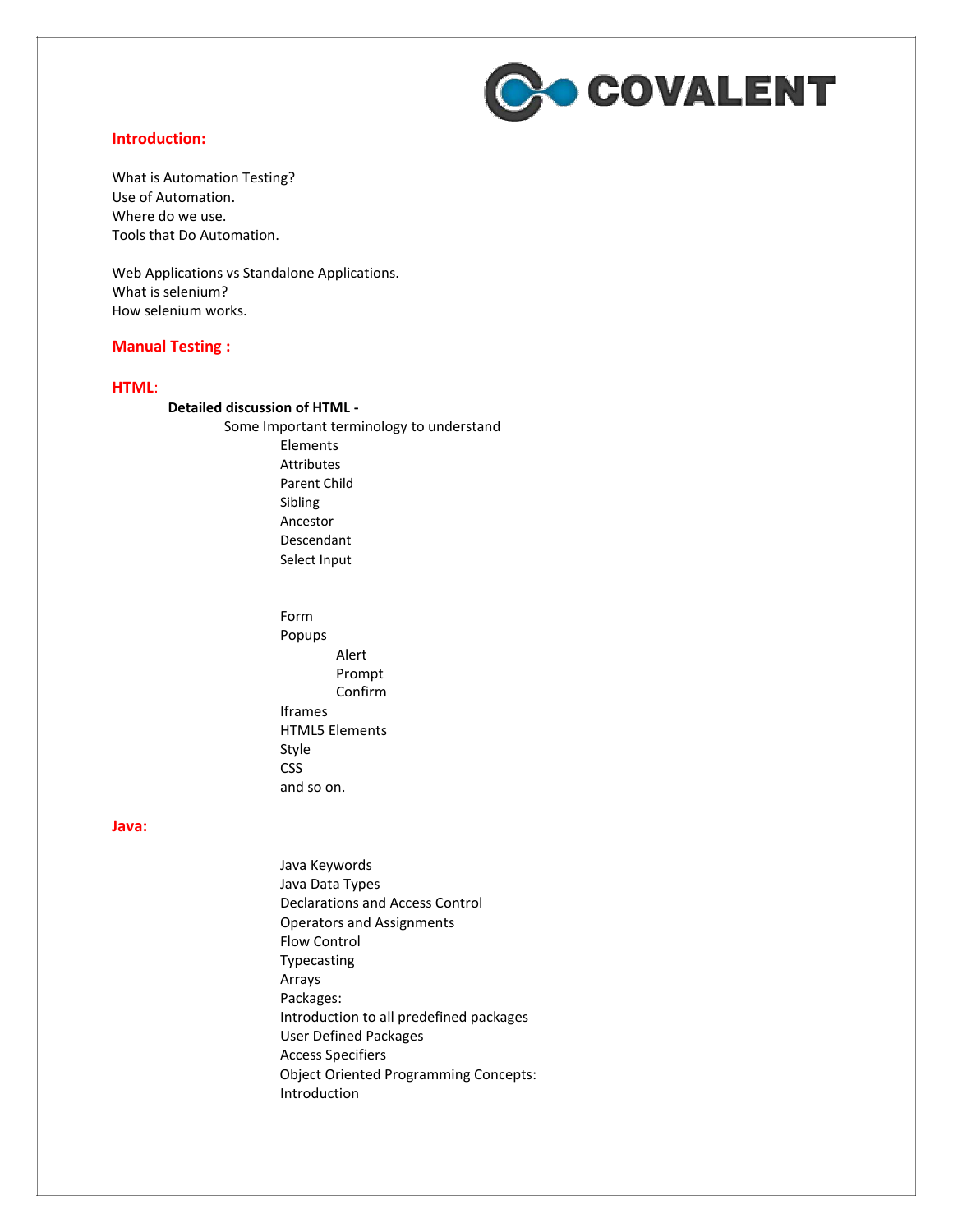

Class **Object** Local, Instance and static variables Constructors This keyword Inheritance and Types Working with superclasses and subclasses Using types of polymorphism such as overloading, overriding, and dynamic binding Abstraction Encapsulation Abstract classes Interfaces String Processing: String manipulation with String Builder and String Buffer Essential String Methods Exceptions and Assertions: Introduction Exceptions categories Standard Java Exception classes Using Try-catch and finally clause I/O Streams: I/O using Java Files (Create/Read/Write operations on files) Wrapper Classes: Introduction Byte, Short, Integer, Long Float, Double Character Boolean classes Collections: Introduction to Collections framework util Package List, Set and Map Not limited to above concepts will be discussed as and when required.

# **Selenium**:

SELENIUM IDE SELENIUM RC - Deprecated WEBDRIVER GRID

Pre Requisites:

#### **SELENIUM IDE**:

Introduction. Installation. Sample Examples Explanation of Each Icons.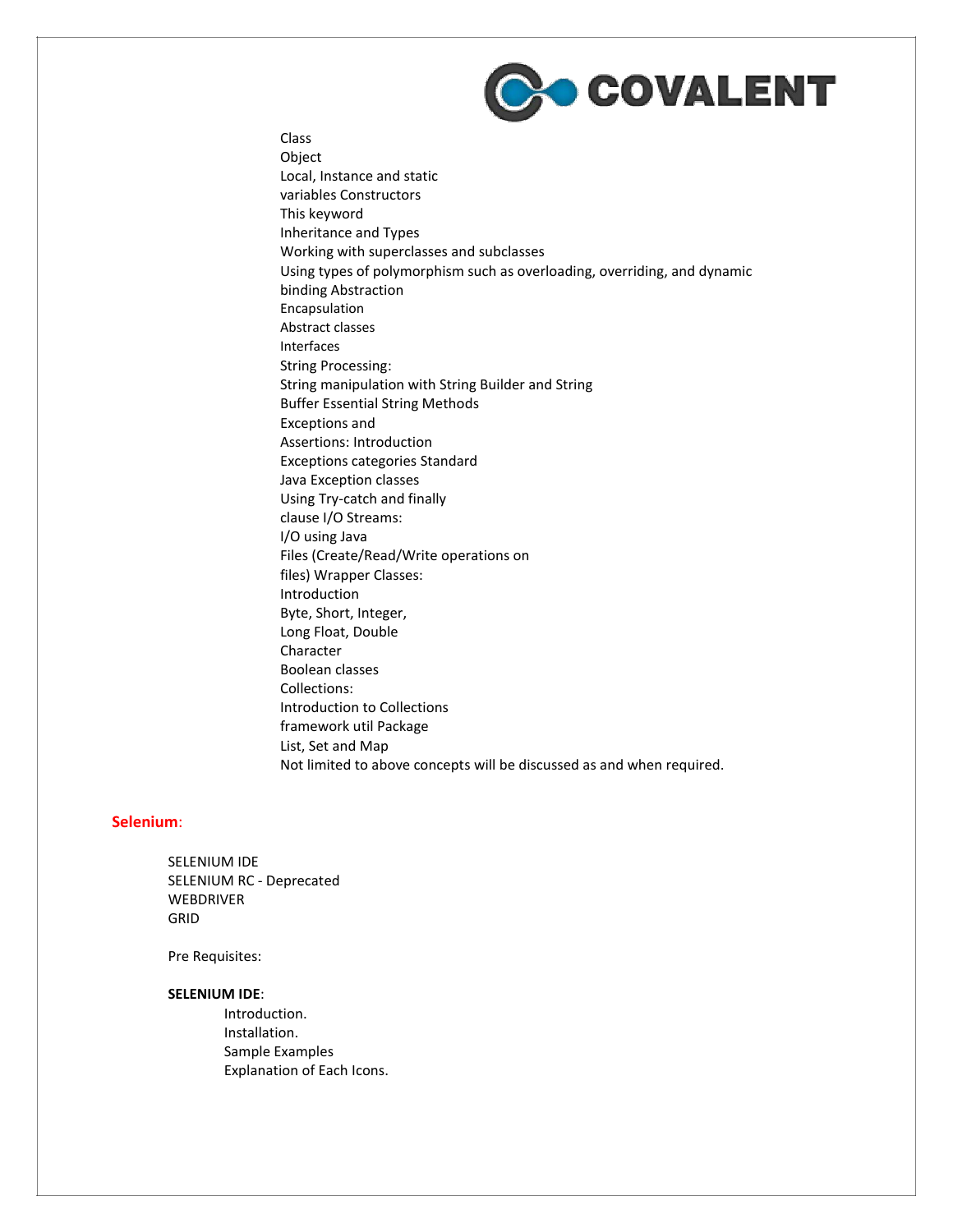

### User Extensions.

Selenium IDE commands (asserting, verifying , wait, and storing the elements) Assert Verify Adding Selenium IDE comments Synchronization commands Working on pages with AJAX Storing elements Creating test suites

# **Different ways of identifying Elements:**

Locators Identification. ID Name Class Link CSS Xpath DOM **Xpath** Absolute xpath Relative Xpath Diff between / and // @ . .. xpath axes parent child following preceding following-sibling preceding-sibling ancestor descendent Methods text() contains() last() Xpath Formats .

# **CSS**

Diff between xpath and css Identifying the css #

- . +
-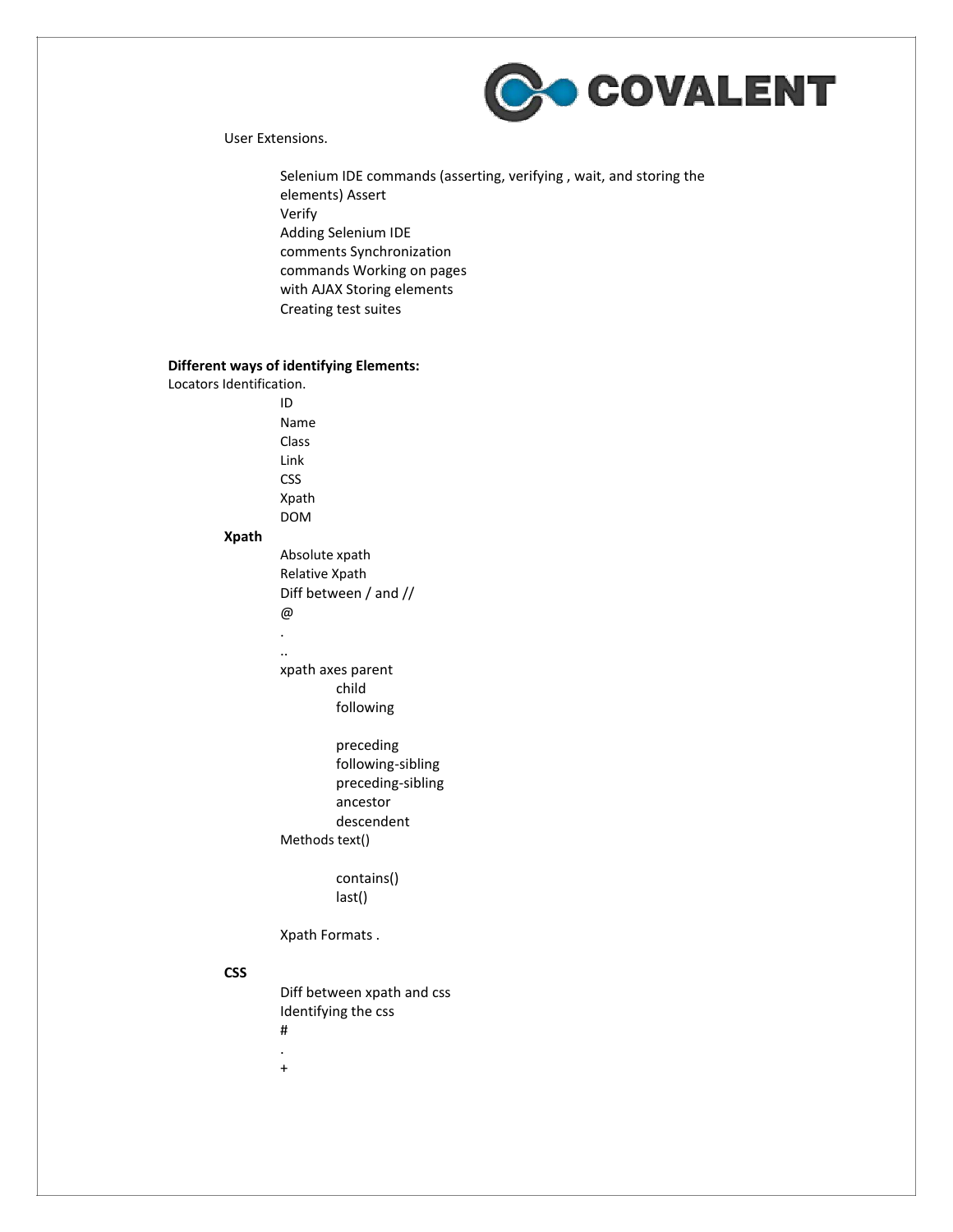

(space)  $\mathsf{A}_{\equiv}$  $\equiv$  ^ and other symbols usage in CSS

Advantages of CSS

### **Plugins - Helpful in automation**

Firebug Firepath Xpath Checker Developer Tools UserAgent Formatter.

# **WebDriver :**

What is webdriver Comparison with RC How to use Launching application in multiple browser Method level explanation with examples Please check the chart which contains all the methods which includes all concepts Switching windows ,alerts , frames Waits - Implicit wait Explicit wait Fluent Waits Select Box handling Actions Class click contextClick doubleClick moveToElement moveByoffset Drag and Drop

Simulation of Keyboard Actions

Listeners -EventFiring WebDriver Annotations Capturing the screenshots Cookie Handling

# **Grid:**

Remote WebDriver **Capabilities** Hub Node Json Configurations Executions on multi node/multi OS/multi browser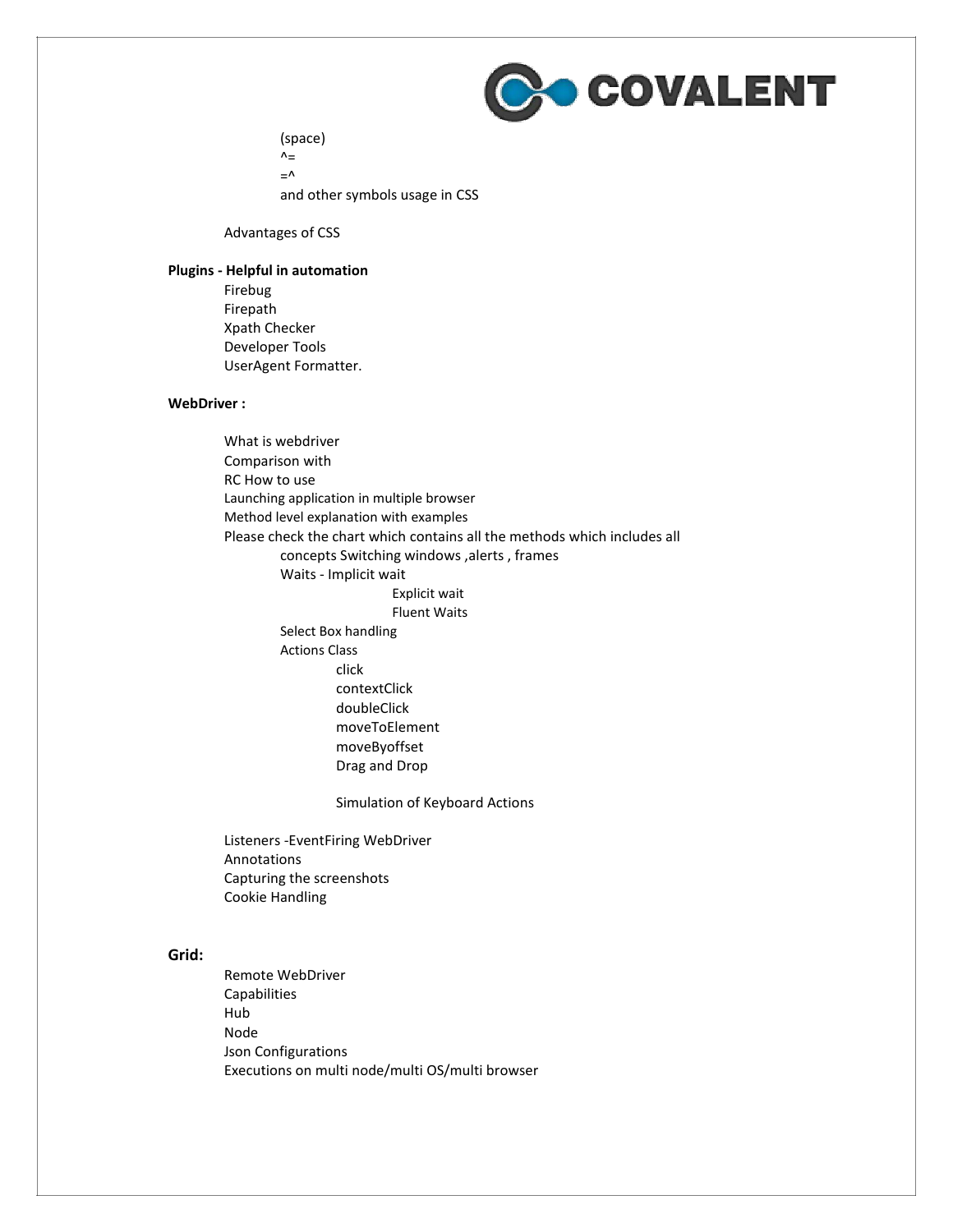

Parallel Executions method level class level test level instance level

### **TestNG**:

Introduction Installation Annotations Attributes in annotations. enable retry dependsonMethods timeout exceptions and so on

#### Listners

@Before\* and @After\* @DataProvider @Parameters @Factory

@Listners and so on

Programatical Approach Configurational Approach Testng.xml

Executions Ways : Suites Tests packages classes method inclusion/exclusion groups

Execution of testng from command line and configurations in multiple modes. Rerun of failed tests automatically

- After each failure (Retry)

- After all tests (Rerun of failed suites)

#### Assertions

#### **Junit**:

Introduction Comparison with Testng Categories etc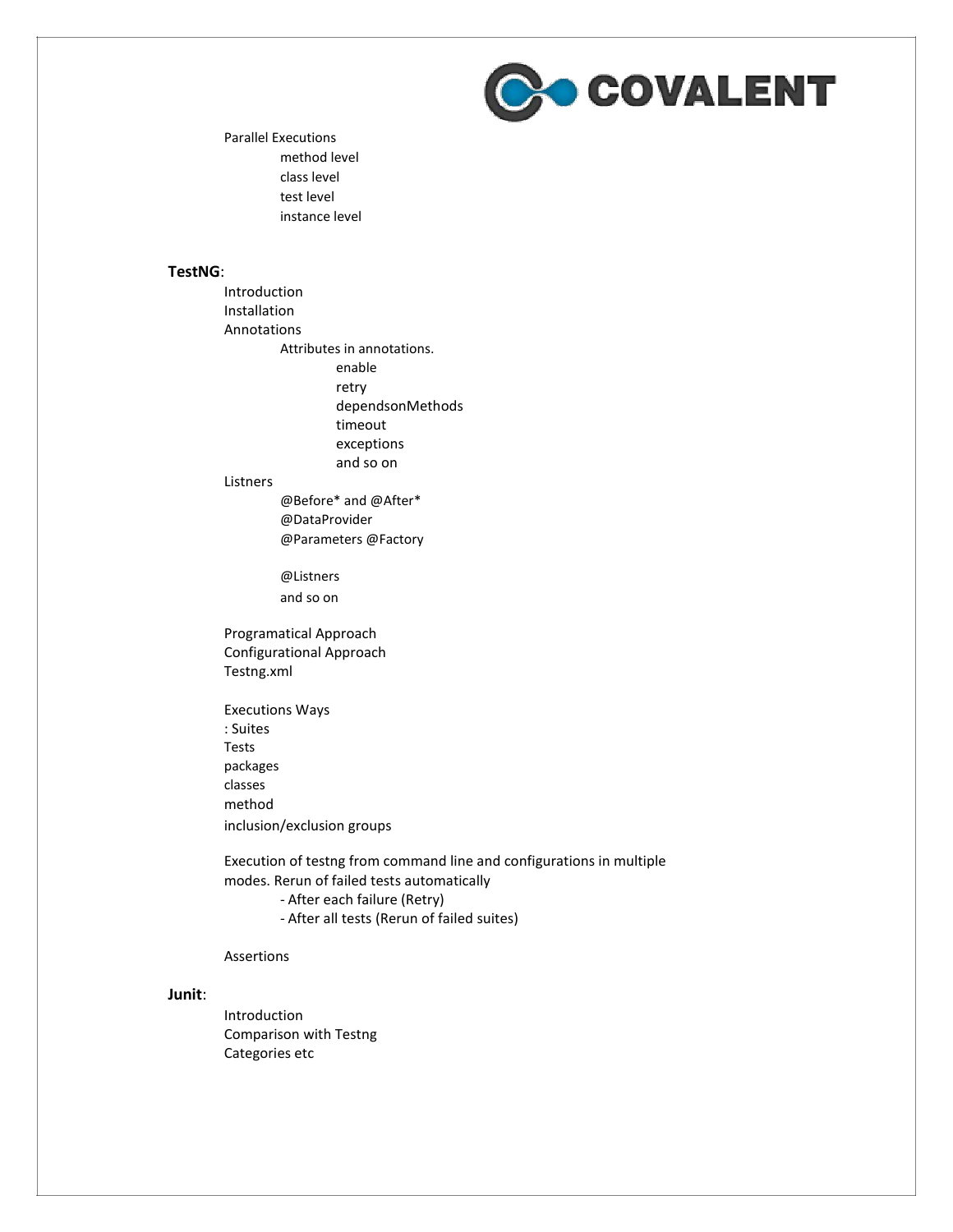

### **Reporting**:

TestNG Reports ReportNG Reports Extent Reports XSLT Reports Jasper Reports

# **Basic Concepts**

JavaScript Ajax JQuery

# **Build Tools**:

**Maven:**

Installation Configuration Terminology Life Cycles default imp stages - compile test compile test package integration test install deploy clean stages - pre compile post compile site Plugins Surefire Postman Creating a maven project With default archetype with specific archetype Invoking test phase to run automation suites configuration of surefire plugins to run testng tests and junit tests Use of deployable artifacts Local Repositories Remote Repositories Central Repositories Artifactory (Tool to create a remote private repo) Other Usages of Maven..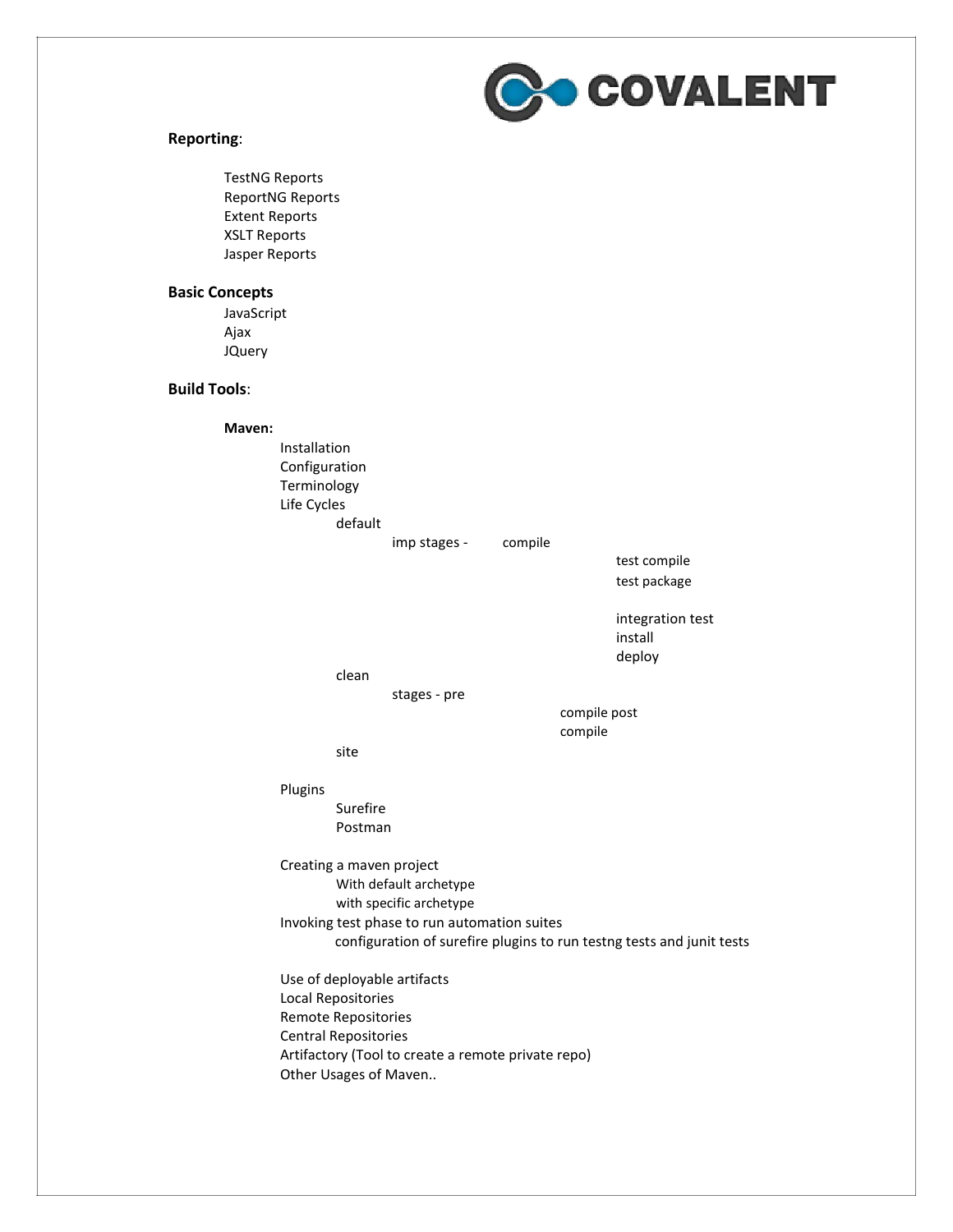

# **ANT:**

Diff between ant vs maven Advantages and disadvantages Installation Terminology Examples .

### **Server Management:**

Tomcat WebLogic

> Starting and stopping Logs verification Soft deployment hard deployment

Internal Configurations

# **Design Patterns:**

Page Object Model Page Factory Data Driven DP KeyWord Driven Singleton DTO Design Pattern DAO DP

# **Database Testing - (wrt Automation):**

Java JDBC SQL queries (Basic) Sample Examples

### **Data Access Related Tools:**

File IO POI - To Handle Excel sheets Reading , writing , updating both xls and xslx files. Color management , Formula handling , Excel Processor tool JSON XML Handlers

Properties File CSV Reader etc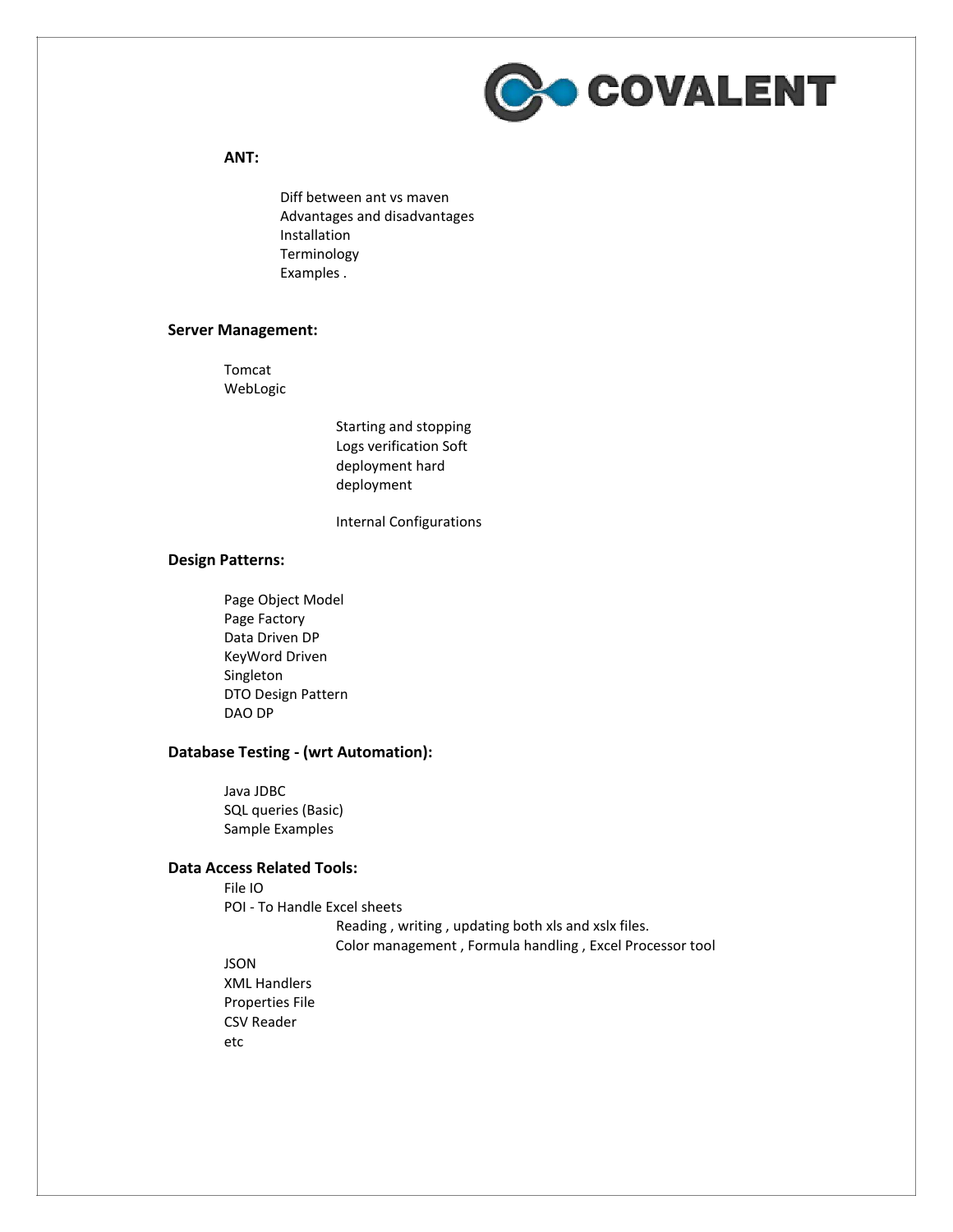

#### **SCM Tools:**

Installations Usage Terminology Clone Checkout Pull Update Push Commit Checkin Merge Conflicts Lock Revision ID Branch etc

#### GIT

SVN

Mercurial

Different ways of handling SCM Tools

# **Test Management Tools:**

Need - TestLink Introduction Installation Configurations with Jenkins and Source Code Authoring Review Executions Configurations

# **Bug Management Tools:**

Need - TestLink to Jira Introduction Installation Configurations with Jenkins and Source Code Authoring Review Executions Configurations BUG Life Cycle.

#### **Log4j**

Introduction Installation Configuration Examples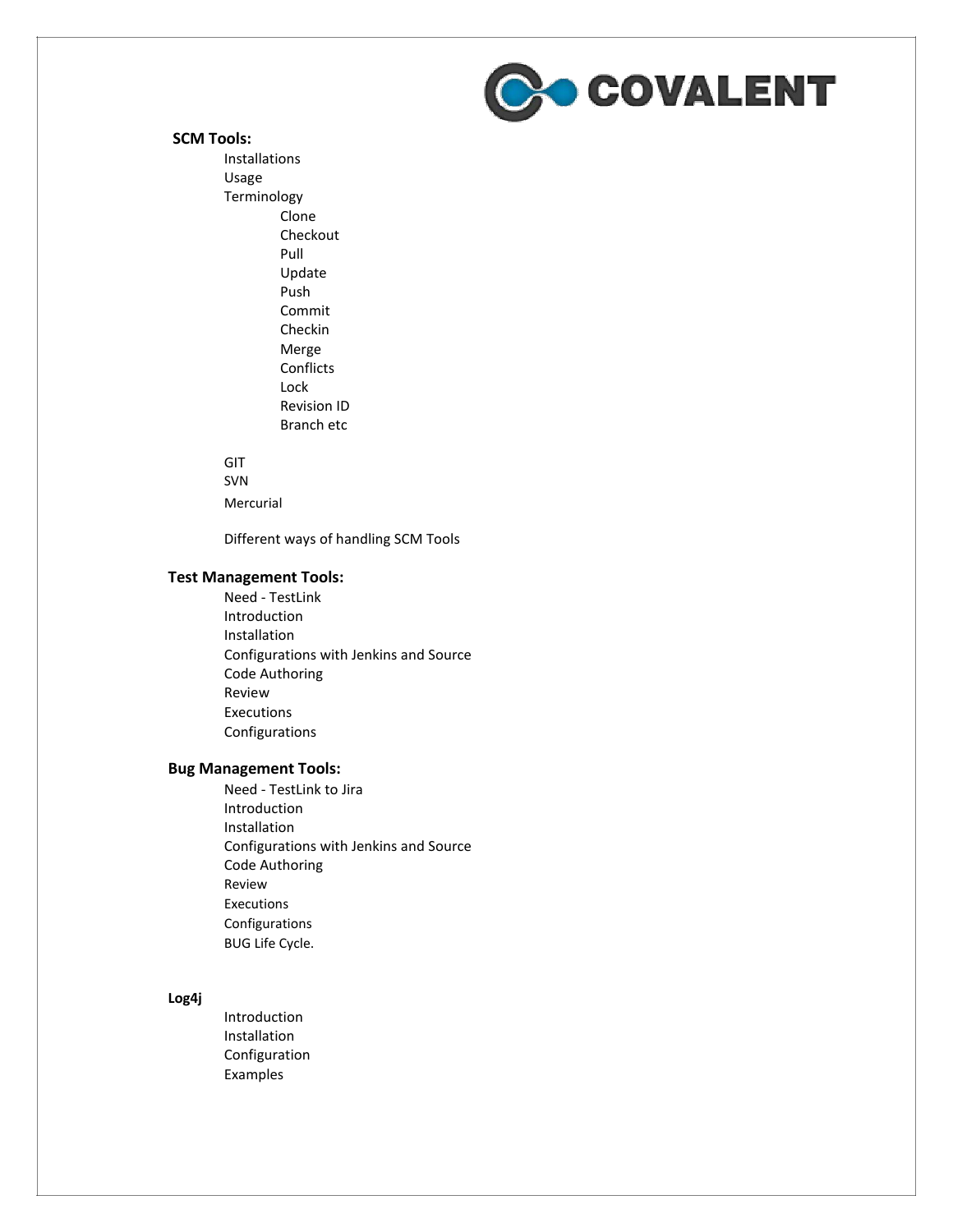

Levels Of Log4j Debug Info Warn Error Trace

### **Jenkins:**

Introduction Installation Configuration of plugins Configuration of Jenkins Job Creation Using multiple internal options Build Execution Jenkins Management Integration with SCM Tools Pipeline concepts Master and Slave concepts

# **Automation Tools:**

# **AutoIT**

Windows automation tool Introduction Installation Java Plugin Au3 Approach Examples

### **Sikuli**

ScreenShot based automation tools Introduction Installation Java Plugin IDE Mode Examples

**JMeter** : - Basic Intro Perf tool

### **Process Management:**

SDLC and STLC \_- -not in a traditional way (Practical implementation of the process)

AGILE Process BUG Life Cycle